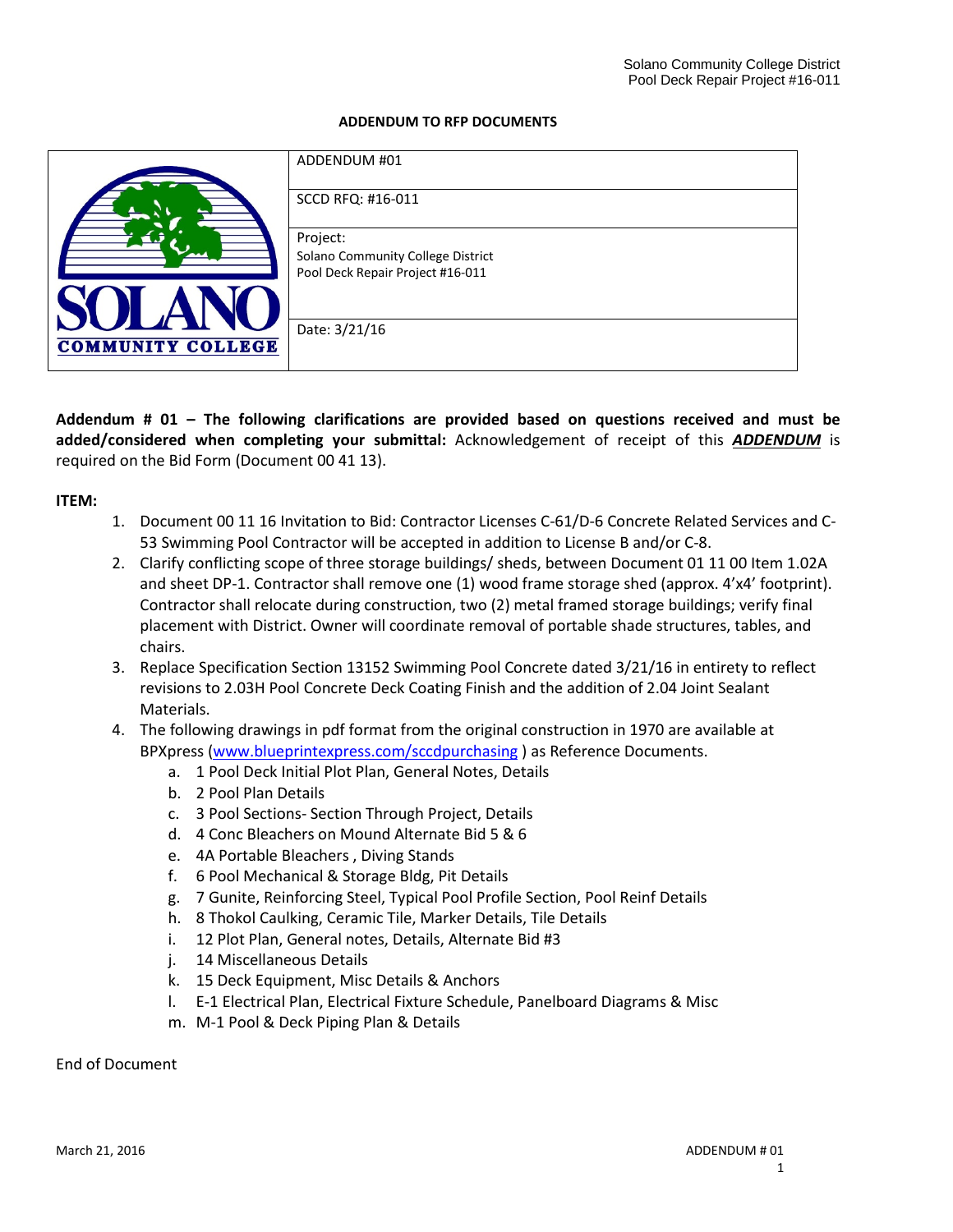# **SECTION 13152**

## **SWIMMING POOL CONCRETE**

## **PART 1 – GENERAL**

All applicable portions of Division 1, including the drawings and general provisions of the contract, the general and supplementary conditions and Division 1 specification sections which apply to work of this section as if printed herein.

### **PART 1 GENERAL**

### **1.01 WORK INCLUDED**

- A. Forming for cast-in-place concrete associated with swimming pool decking.
- B. Reinforcement for cast-in-place concrete associated with swimming pool decking.
- C. Cast-in-place concrete for swimming pool decking.

# **1.02 QUALITY ASSURANCE**

- A. Qualifications of Workers:
	- 1. The entity performing the work of this Section shall have been successfully engaged in the respective trade for at least five (5) years immediately prior to commencement of the Work.
	- 2. For actual construction operations, use only trained and experienced workers with a minimum of three (3) years experience with the materials and methods specified.
	- 3. Provide at least one person who shall be present at all times during execution of the work of this Section, with a minimum of five (5) years experience with the type of materials being installed, the referenced standards, and who shall direct all Work performed under this Section.
- B. Standards:
	- 1. In addition to complying with the California Building Code (latest edition), comply with all pertinent recommendations contained in "Recommended Practice for Concrete Formwork," Publication ACI 347 of the American Concrete Institute.
	- 2. In addition to complying with California Building Code (latest edition), comply with all pertinent recommendations contained in "Manual of Standard Practice for Detailing Reinforced Concrete Structures," Publication ACI 315 of the American Concrete Institute.
	- 3. In addition to comply with all local codes and regulations, comply with all pertinent recommendations contained in American Society for Testing and Materials (ASTM); ASTM C 920 "Standard Specification for Elastomeric Joint Sealants."
	- 4. Where provisions of applicable codes and standards conflict with the requirements of this Section, the more stringent provisions shall govern.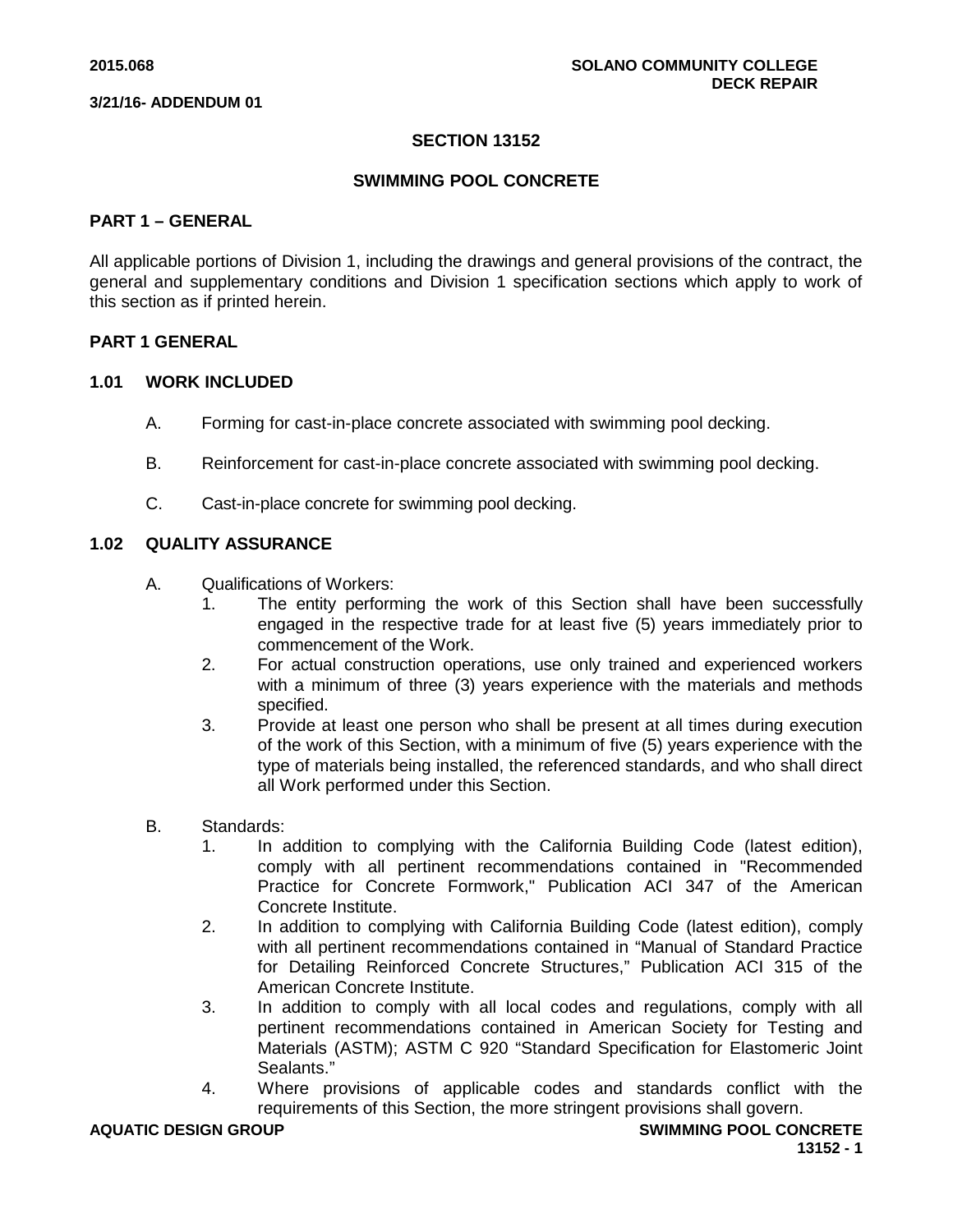C. Tolerances: Construct all swimming pool concrete straight, true, plumb and square within a tolerance horizontally of one in 200 and vertically of one in 2000.

## **1.03 SUBMITTAL AND SUBSTITUTIONS**

- A. Provide submittals in conformance with the requirements of Section 01330.
- B. Samples and Certificates, Concrete Reinforcement:
	- 1. Provide all data and access required for testing as described in the Specifications.
	- 2. All material shall bear mill tags with heat number identification. Mill analysis and report shall be made available upon request.
	- 3. Material not so labeled and identifiable may be required by the Owner's Representative to be tested by the testing laboratory selected by the Owner's Representative and at no additional cost to the Owner, in which case random samples will be taken for one series of tests from each 2-1/2 tons or fraction thereof of each size and kind of reinforcing steel.
	- 4. Design mix from batch plant demonstrating previous use history and associated strengths at 28 days.
	- 5. The Contractor shall submit a mix design stamped and signed by a licensed engineer for approval by the Owner's Representative prior to any placement of concrete.
- C. Submit proof of qualifications as specified in Article 1.02.A of this Section.
- D. Submit reinforcing shop drawings for pool walls, gutters, floors, dike walls and balance tanks, etc. as shown on the construction drawing.

## **1.04 PRODUCT HANDLING**

- A. Delivery: Deliver materials to the Project Site in the manufacturer's original unopened containers with all labels intact and legible.
- B. Storage: Store materials under cover in a manner to prevent damage and contamination, and store only the specified materials at the Project Site.
- C. Protection: Use all means necessary to protect the swimming pool concrete before, during, and after installation and to protect the installed Work specified in other Sections.
- D. Replacements: In the event of damage, immediately make all repairs and replacements necessary to the approval of the Owner's Representative.

## **PART 2 – PRODUCTS**

## **2.01 CONCRETE FORMWORK**

A. Form Materials:

**AQUATIC DESIGN GROUP SWIMMING POOL CONCRETE** 1. Form Lumber: All form lumber in contact with exposed concrete shall be new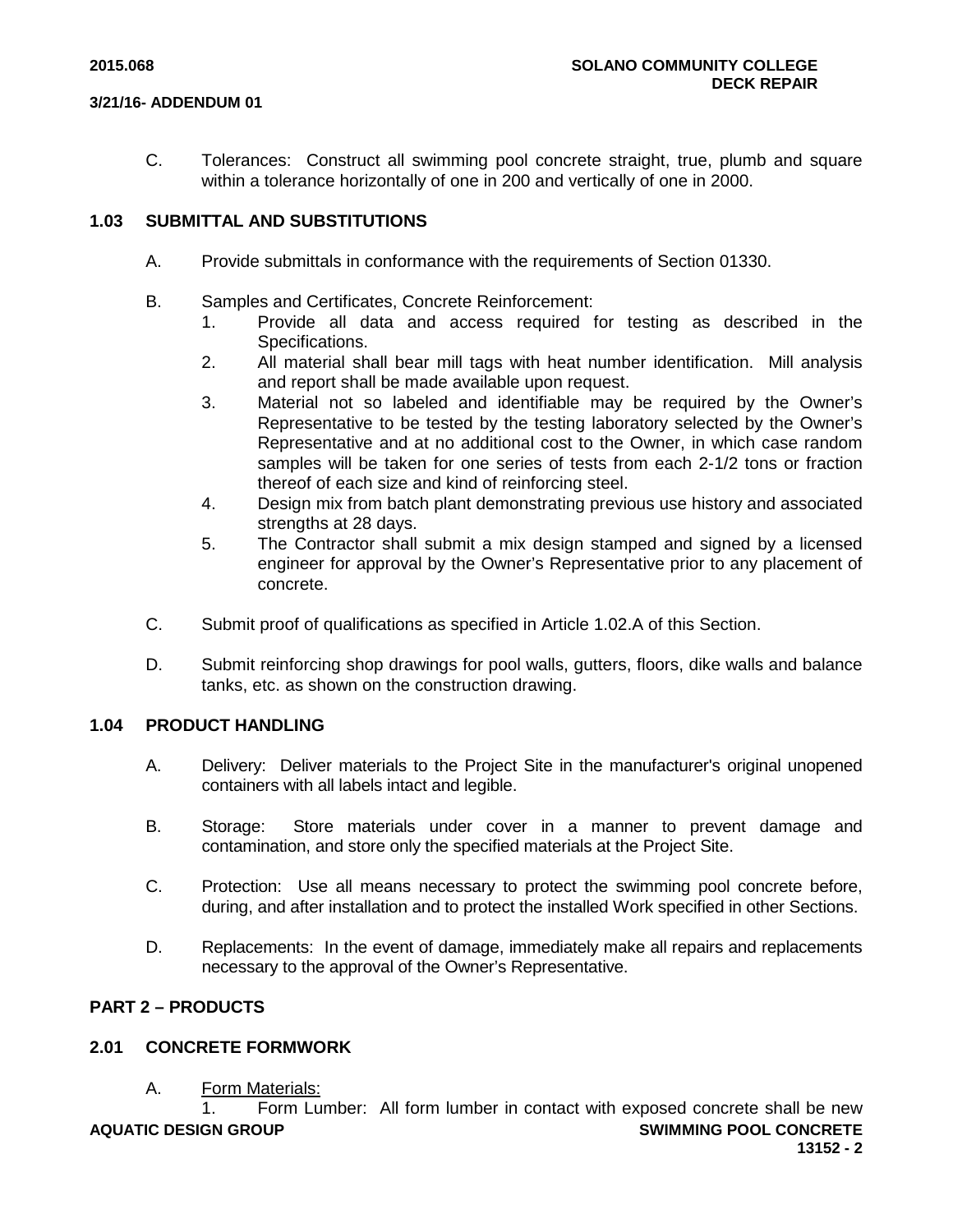except as allowed for reuse of forms in Part 3 of this Section, and all form lumber shall be one of the following, a combination thereof, or an equal approved in advance by the Owner's Representative.

- a. "Plyform," Class I or II, bearing the label of the Douglas Fir Plywood Association; "Inner-Seal" Form as manufactured by Louisiana-Pacific, or approved equal.
- b. Douglas Fir-Larch, number two grade, seasoned, surfaced four sides.
- 2. Form Release Agent: Colorless, non-staining, free from oils; chemically reactive agent that shall not impair bonding of paint or other coatings intended for use.
- B. Ties and Spreaders:
	- 1. Type: All form ties shall be a type which do not leave an open hole through the concrete and which permits neat and solid patching at every hole.
	- 2. Design: When forms are removed, all metal reinforcement shall be not less than two (2) inches from the finished concrete surface.
	- 3. Wire Ties and Wood Spreaders: Do not use wire ties or wood spreaders.
- C. Alternate Forming Systems: Alternate forming systems may be used subject to the advance approval of the Owner's Representative.

## **2.02 CONCRETE REINFORCEMENT**

- A. Bars: Bars for reinforcement shall conform to "Specifications for Deformed Billet-Steel Bars for Concrete Reinforcement," ASTM A-615, Grade 60.
- B. Wire Fabric: Wire fabric shall conform to "Specifications for Wire Fabric for Concrete Reinforcement," ASTM A-185.
- C. Tie Wire: Tie wire for reinforcement shall conform to "Specifications for Stainless Steel Wire for Concrete Reinforcement," 16 gauge tie wire.

## **2.03 CAST-IN-PLACE CONCRETE**

- A. Concrete:
	- 1. All concrete, unless otherwise specifically permitted by the Owner's Representative, shall be transit-mixed in accordance with ASTM C94. Concrete for water retaining structures that do not receive a waterproofing finish such as ceramic tile or swimming pool plaster shall contain an integral waterproofing admixture.
	- 2. The control of concrete production shall be under the supervision of a recognized testing agency, selected by the Owner.
	- 3. Quality: All concrete shall have the following minimum compressive strengths at twenty-eight (28) days and shall be proportioned within the following limits:
		- a. 3,000 psi minimum compressive strength.
		- b. 1" maximum size aggregate.
		- c. 6.0 minimum sacks of cement per cubic yard.\*
		- d. 4" maximum slump.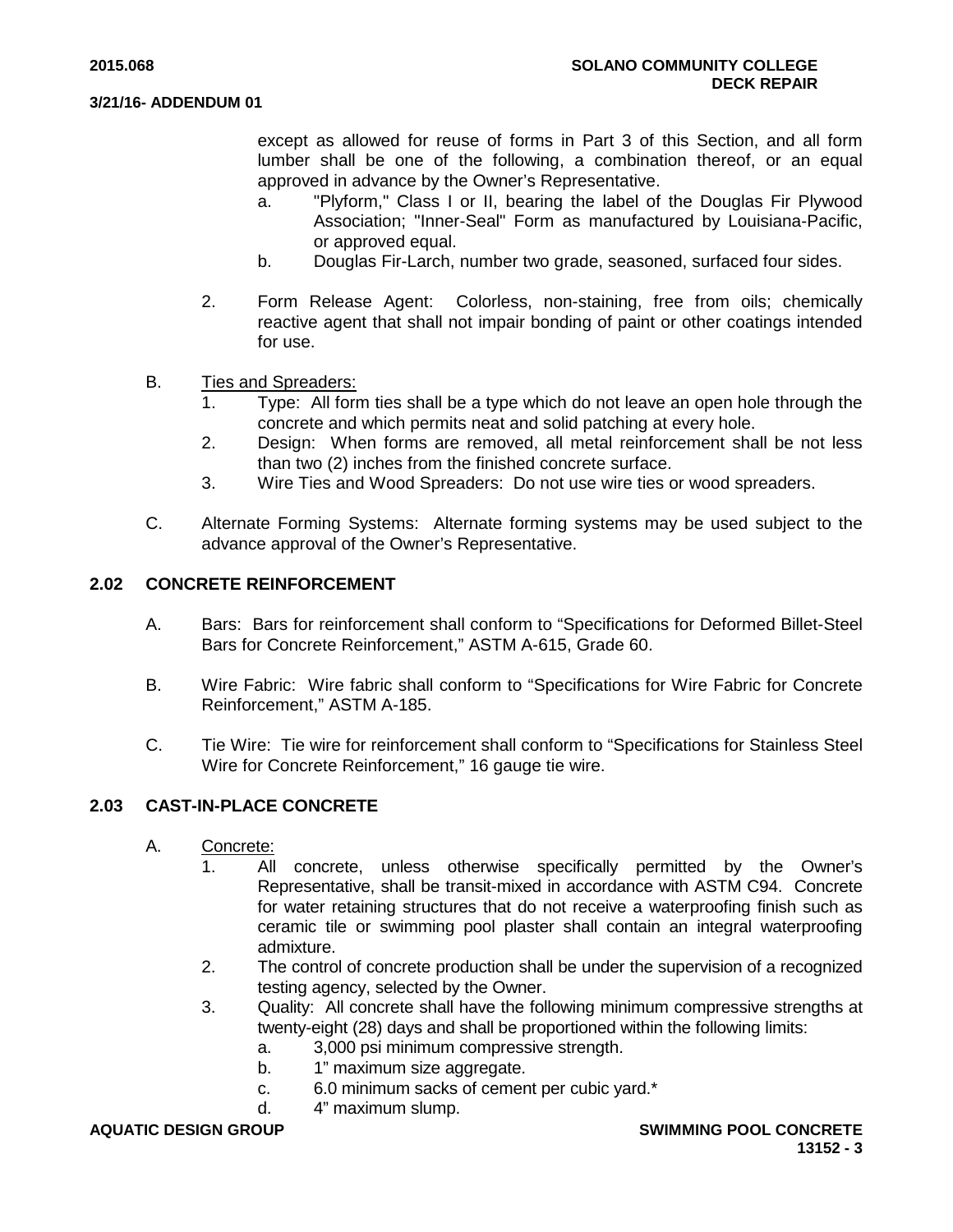- For estimate only: to be determined by mix design.
- 4. Cement: All cement shall be Portland Cement conforming to ASTM C-150, type II, and shall be the product of one manufacturer.
- 5. Aggregates:
	- a. Shall conform to "Standard Specifications for Concrete Aggregates," ASTM C33, except as modified herein.
	- b. Coarse Aggregate: Clean sound washed gravel or crushed rock. Crushing may constitute not more than 30% of the total coarse aggregate volume. Not more than 5% flat, thin, elongated or laminated material nor more than 1% deleterious material shall be present. 1" aggregate graded from  $1/4$ " to 1", fineness modulus 6.90 to 7.40. 1-1/2" graded from  $\frac{1}{2}$ " to 1-1/2", fineness modulus 7.80 to 8.20.
	- c. Fine Aggregate: Washed natural sand of hard, strong particles and shall contain not more than 1% of deleterious material, fineness modulus 2.65 to 3.05.
- 6. Water: Clean, fresh, free from acid, alkali, organic matter or other impurities liable to be detrimental to the concrete (potable).
- 7. Admixtures: Admixtures shall be used upon approval of the Owner's Representative.
	- a. Air-entraining admixture: Conform to ASTM C260.
	- b. Water-reducing admixture: Conform to ASTM C494.
	- c. Waterproofing admixture: Conform to ASTM C494.
- B. Construction Joints: Use keyform for slab pour joints. Either preformed galvanized or PVC construction joint forms of a standard manufacturer may be used. Install per manufacturer's recommendations and tool edges of slabs. All expansion joints must be the full depth of the concrete section in which they are located .
- C. Waterstops: PVC bulb-type for use between concrete pours / lifts, conforming with ASTM D 570, D 624, and D 638. Provide in configuration(s) as recommended by manufacturer for specific application. Greenstreak, W.R. Meadows, or approved equal.
- D. Curing Materials:
	- 1. Liquid Membrane (covered slab): Chlorinated rubber membrane forming, curingsealing compound conforming to ASTM C309.
	- 2. Liquid Membrane (exposed slab): Clear methyl and butyl methacrylate nonstaining, membrane forming, curing-sealing compound conforming to ASTM C309.
- E. Cement Grout and Drypack:
	- 1. Cement Grout: Mix 1 part by volume of Portland Cement, 1/2 part by volume of water and fine aggregate enough to make mixture flow under its' own weight.
	- 2. Drypack: Mix 1 part by volume of Portland Cement, 1/2 part by volume of water and fine aggregate enough to make a stiff mix that will mold into a ball. Mix no more than can be used in 30 minutes.
- F. Non Shrink Grout:

**AQUATIC DESIGN GROUP SWIMMING POOL CONCRETE** 1. 'Fastest' non shrink grout no. 1585-09-20 exceeds ASTM C928 R-3 and ASTM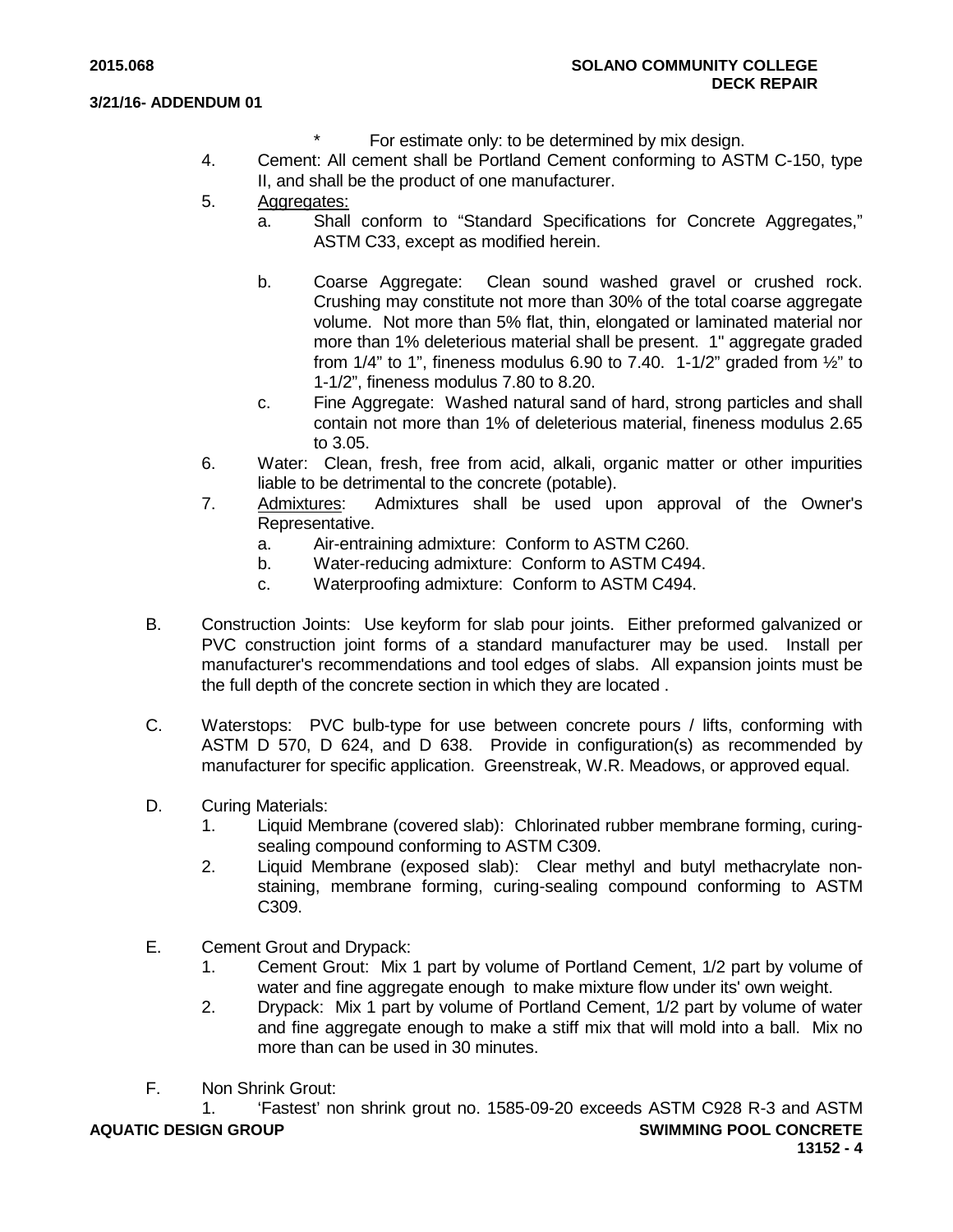C1107. 5,000 PSI at 7 days 'Fastest' or approved equal.

- G. Zinc Rich Paint:
	- 1. Rust Oleum 'Brite' zinc paint or approved equal. For application to embedded rebar with rust prior to concrete encasement.
- H. Pool Concrete Deck Coating Finish
	- 1. Acceptable Manufacturer: SUNDEK Products Inc, U.S.A which is located at 805 Ave H Suite 508; Arlington TX 76011; ASD. Toll Free Tel: 877-478-6335. Color to be selected from standard signature colors*. Installation shall be performed only by an authorized Sundek dealer.*
	- 2. Materials
		- a. Sundek Premix:
			- 1.) Copolymer modified thin set cement coating to be used in conjunction with Sundek Additive, available in Tan, Grey, Red and White colors.
		- b. Sundek Primer/Additive:
			- 1.) Vinyl acetate emulsion with 53% solids content.
		- c. Sundek Finish Coat:
			- 1.) Water base acrylic color effect available in 16 standard colors or any customer color choice as special order.
		- d. Sundeck Clear Finish Coat
		- 1.) Water based acrylic clear coat with 20% solids.
	- 3. Preparation
		- a. Clean concrete surface with high pressure power washer.
		- b. Remove dirt, grease, oil, curing compounds or other foreign substances, which may prevent proper bonding.
		- c. Provide protective masking at all adjacent areas not to be coated.
		- d. Repair cracks, surface damage and any corrective measures on concrete.
		- *e. Environmental conditions during time of scheduled installation shall be given highest priority. These conditions include, but are not limited to, low temperature, humidity, wind, rain, substrate moisture and contaminates.*
	- 4. Application
		- a. Spray or roll on Sundek Primer/Additive on area to be coated. Allow to dry and become transparent.
		- b. Sundek Base Coat (Required for blending repairs and profiling rough concrete systems.)
			- 1.) Apply Sundek basecoat using squeegee or trowel uniformly on area to be coated to a minimum thickness of 1/16" and allow drying.
		- c. Spray Sundek Classic Texture Premix thru hopper gun with air pressure at 12 lbs.
		- d. Knock down sprayed texture after it loses its gloss to provide a non-slip finish.
		- e. Spray Sundek Finish Coat to surface once is completely dry by roller or airless type sprayer and allow drying completely.
	- *5. Performance Criteria*
		- *a. Weighs lbs./ft. @ (3/16")………………………………………….........1.3lbs.*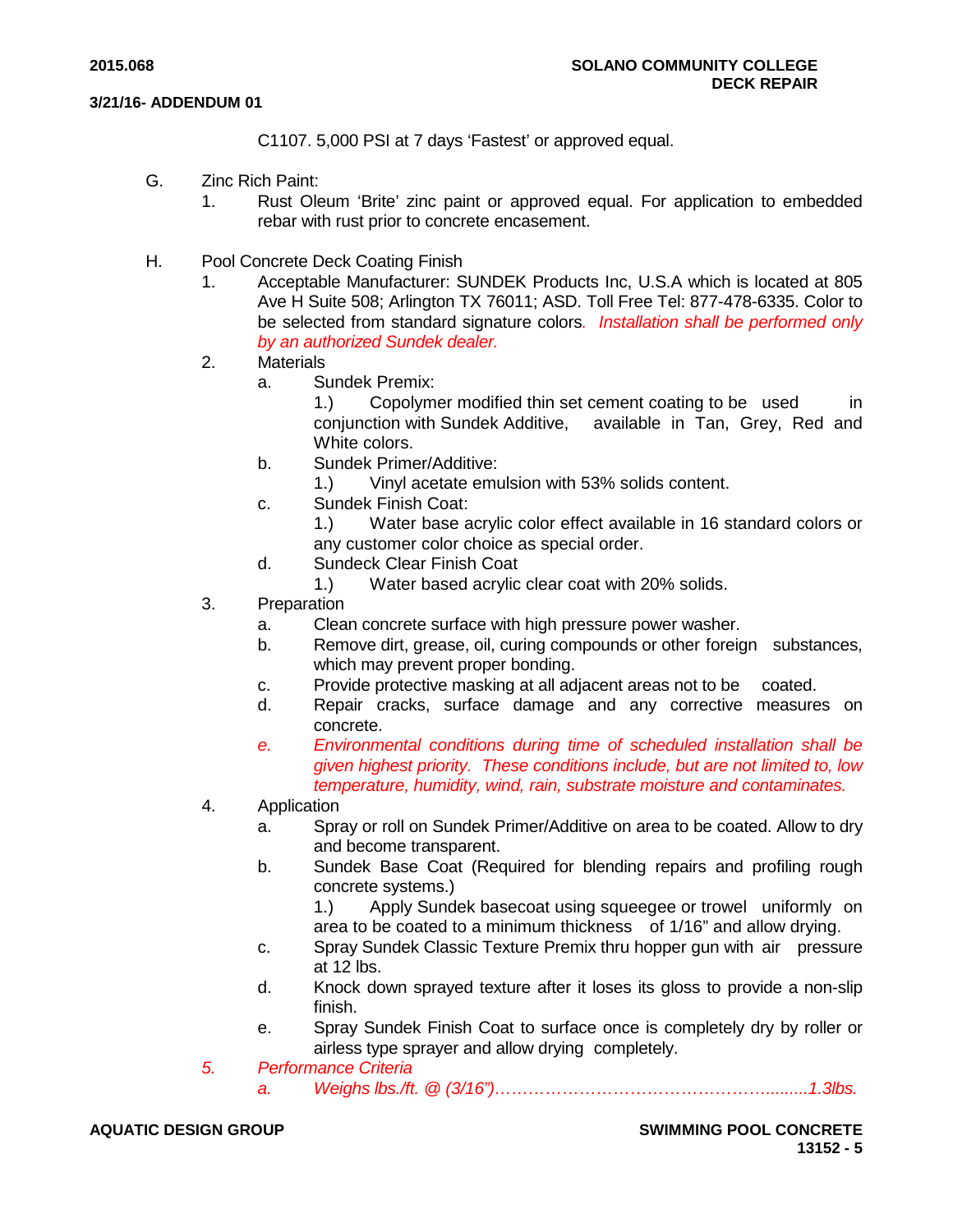| b.    |                                                       |  |
|-------|-------------------------------------------------------|--|
| C.    |                                                       |  |
| d.    | Freeze-Thaw (ASTM C-67)No breakage <1% weight loss    |  |
| е.    | Slip Resistance (S.C.O.F)                             |  |
|       |                                                       |  |
| f.    |                                                       |  |
| g.    |                                                       |  |
| $h$ . | <b>Percolation Test</b>                               |  |
|       |                                                       |  |
| i.    | <b>Chemical Resistance</b>                            |  |
|       |                                                       |  |
| j.    | <b>Impact Resistance</b>                              |  |
|       |                                                       |  |
| k.    | Concentrated Load Test (500 lb.)No breakage/<.001 in. |  |
| L     | <b>Fire Resistance</b>                                |  |
|       |                                                       |  |

# *2.04 JOINT SEALANT MATERIALS*

- *A. Caulking: Multipart, non-sag gun grade polyurethane based sealant meeting the requirements of ASTM C920-02, Type S or M, Mamemco International, Pecora, Sika Corp., Sonneborn Building Products, Tremco or approved equal.*
- *B. Primer: Non-staining type, recommended by sealant manufacturer to suit application.*
- *C. Joint Cleaner: Non-corrosive and non-staining type, recommended by sealant manufacturer; compatible with joint forming materials.*
- *D. Sealant Backer Rod: Provide compressible polyethylene or polyurethane backer rod as recommended by the sealant manufacturer.*
- *E. Bond Breaker Tape: Provide polyethylene tape or other plastic tape as recommended by sealant manufacturer, to be applied to sealant-contact surfaces where bond to substrate or joint filler must be avoided for proper performance of sealant.*
- *F. Sand: Cover the surface of the caulking with #30 silica sand.*

## **2.05 OTHER MATERIALS**

A. All other materials, not specifically described but required for proper completion of the work of this Section, shall be as selected by the Contractor subject to the advance review by the Owner's Representative.

# **PART 3 – EXECUTION**

# **3.01 SURFACE CONDITIONS**

**AQUATIC DESIGN GROUP SWIMMING POOL CONCRETE** A. Inspection: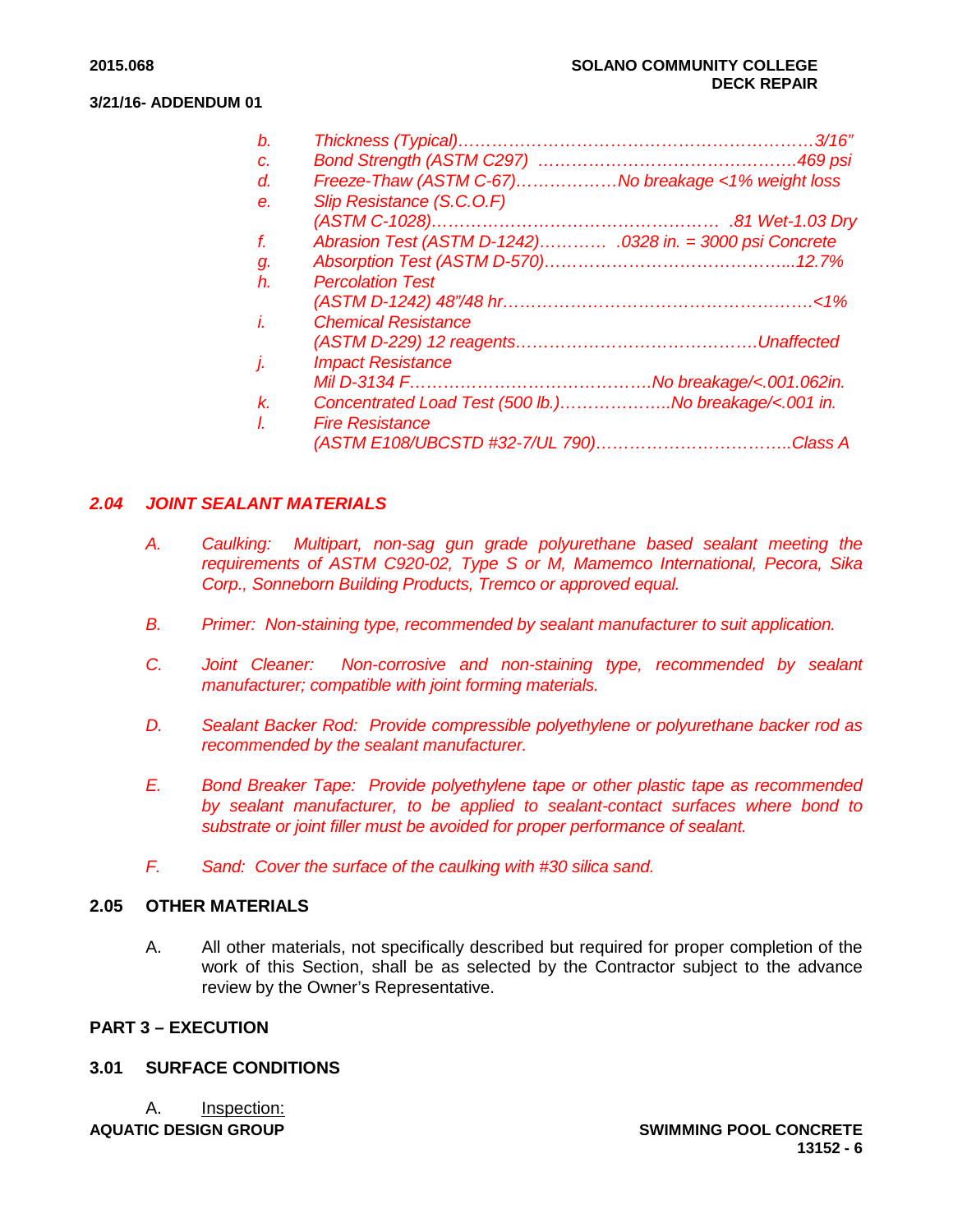- 1. Prior to all Work of this Section, carefully inspect the installed Work of other trades and verify that all such Work is complete to the point where this installation may properly commence.
- 2. Verify that all Work may be constructed in accordance with all applicable codes and regulations, the referenced standards, and the original design.
- B. Discrepancies:
	- 1. In the event of discrepancy, immediately notify the Owner's Representative.
	- 2. Do not proceed with installation in areas of discrepancy until all such discrepancies have been fully resolved.
	- 3. Failure to notify the Owner's Representative and give written notice of discrepancies shall constitute acceptance by the Contractor of existing conditions as fit and proper to receive work.

# **3.02 CONCRETE FORMWORK**

- A. Construction of Forms:<br>1. General: Cons
	- 1. General: Construct all required forms to be substantial, sufficiently tight to prevent leakage of concrete paste, and able to withstand excessive deflection when filled with wet concrete.
	- 2. Layout:
		- a. Form for all required cast-in-place concrete to the shapes, sizes, lines and dimensions indicated on the Drawings.
		- b. Exercise particular care in the layout of forms to avoid necessity for cutting concrete after placement.
		- c. Make proper provisions for all openings, offsets, recesses, anchorages, blocking and other features of the Work as shown or required.
		- d. Perform all forming required for Work of other trades and do all cutting and repairing of forms required to permit such installation.
		- e. Carefully examine the Drawings and Specifications and consult with other trades as required relative to providing for pipe and conduit penetrations, reglets, chases and other items in the forms.
	- 3. Imbedded Items: Set all required steel frames, angles, bolts, inserts and other such items required to be anchored in the concrete prior to concrete being placed.
	- 4. Bracings:
		- a. Properly brace and tie the forms together so as to maintain position and shape and to ensure safety to workmen.
		- b. Construct all bracing, supporting members and centering of ample size and strength to safely carry, without excessive deflection, all dead and live loads to which they may be subjected.
		- c. Properly space the forms apart and securely tie them together, using metal spreader ties that give positive tying and accurate spreading.
	- 5. Wetting: Keep forms sufficiently wetted to prevent joints from opening up before concrete is placed.
- B. Plywood Forms:
	- 1. Design: Nail the plywood panels directly to studs and apply in a manner to minimize the number of joints.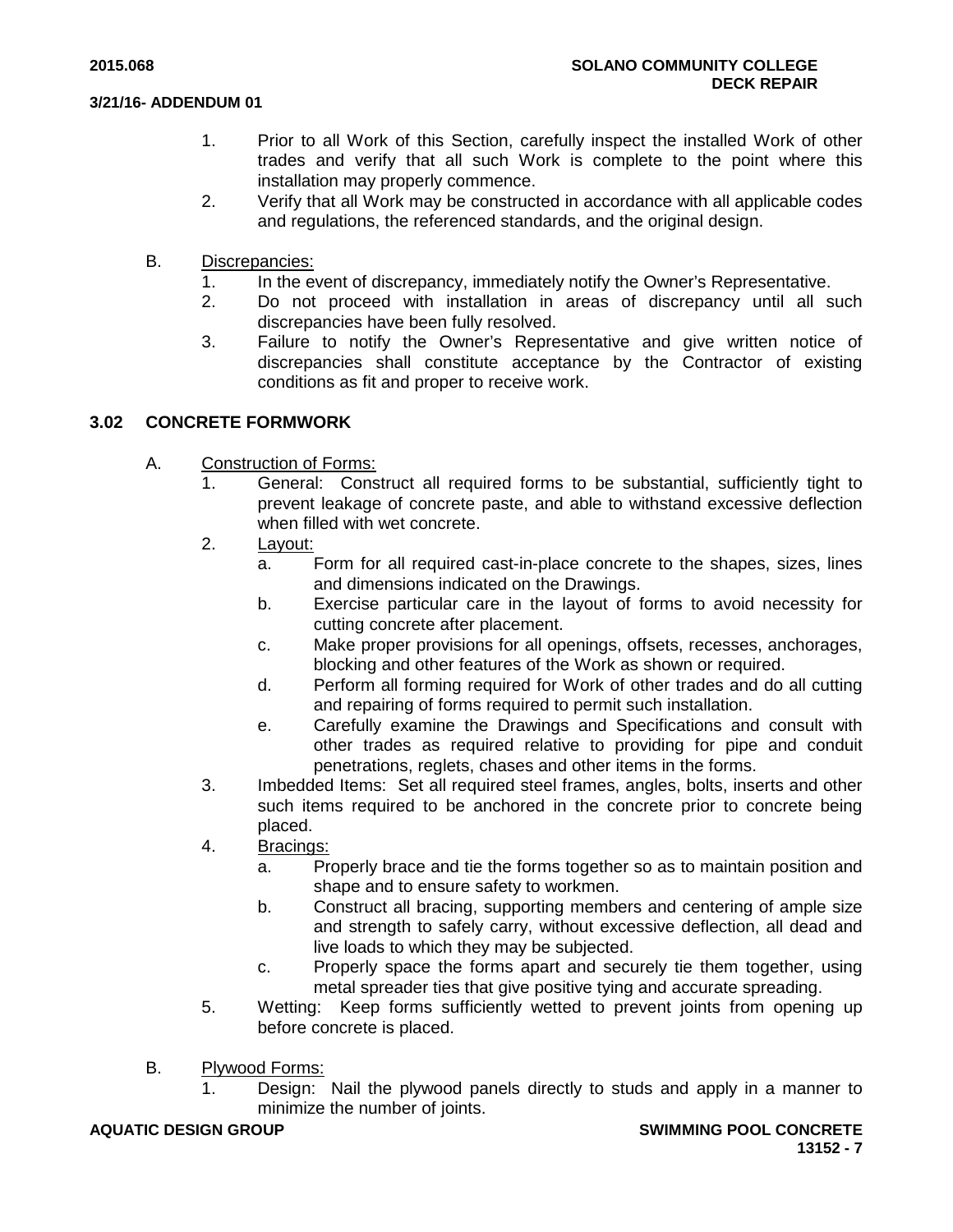- 2. Joints: Make all panel joints tight butt joints with all edges true and square.
- C. Footing Forms:
	- 1. Wood Forms: All footing forms shall be wood unless otherwise specifically approved by the Owner's Representative, or as specified in paragraph 3.02(C)(2).
	- 2. Earth Forms:
		- a. Side walls for footings may be of earth provided the soil will stand without caving and the sides of the bank are made with a neat cut to the minimum dimensions indicated on the Drawings.
		- b. For excavation and backfill of earth forms, conform with applicable provisions of the Specifications.
- D. Reuse of Forms:
	- 1. Reuse of forms shall be subject to advance approval of the Owner's Representative.
	- 2. Except as specifically approved in advance by the Owner's Representative, reuse of forms shall in no way delay or change the schedule for placement of concrete from the schedule obtainable if all forms were new.
	- 3. Except as specifically approved in advance by the Owner's Representative, reuse of forms shall in no way impart less structural stability to the forms nor less acceptable appearance to finished concrete.
- E. Removal of Forms:
	- 1. General:
		- a. In general, side forms of footings may be removed seven (7) days after placement of concrete, but time may be extended if deemed necessary by the Owner's Representative.
		- b. Forms for footings, foundations, grade beams, slabs, walls, and other formed concrete may be removed fourteen (14) days after placement of concrete.
	- 2. Removal:
		- a. Use all means necessary to protect workers, passersby, the installed Work of other trades and the complete safety of the structure.
		- b. Cut nails and tie wires or form ties off flush, and leave all surfaces smooth and clean.
		- c. Remove metal spreader ties on exposed concrete by removing or snapping off inside the wall surface and pointing up and rubbing the resulting pockets to match the surrounding areas.
		- d. Flush all holes resulting from the use of spreader ties and sleeve nuts using water, and then solidly pack throughout the wall thickness with cement grout applied under pressure by means of a grouting gun; grout shall be one part Portland Cement to 2-1/2 parts sand; apply grout immediately after removing forms.

# **3.03 CONCRETE REINFORCEMENT**

A. Bending:

**AQUATIC DESIGN GROUP SWIMMING POOL CONCRETE** 1. General: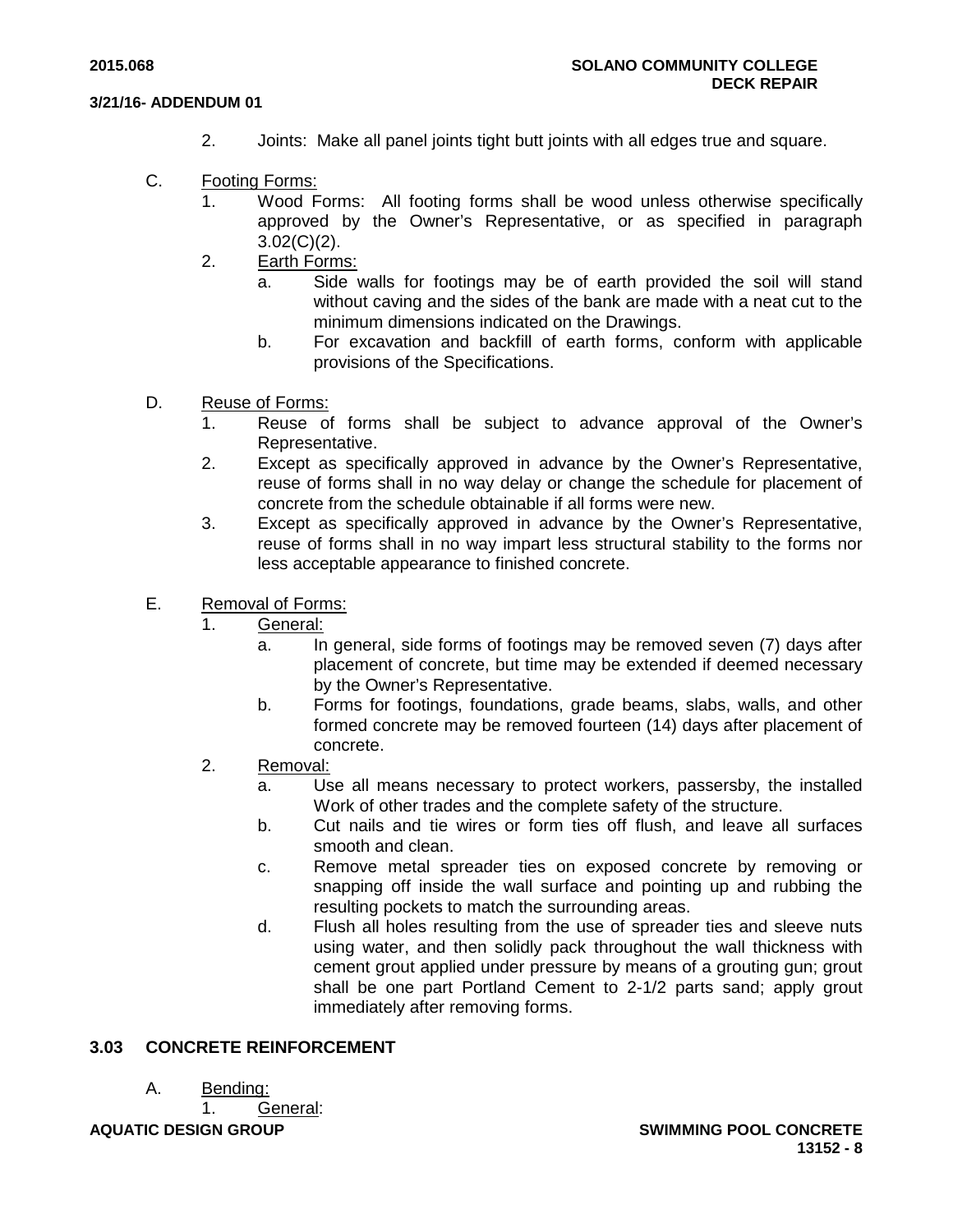- a. Fabricate all reinforcement in strict accordance with the Drawings.
- b. Do not use bars with kinks or bends not shown on the Drawings.
- c. Do not bend or straighten steel in a manner that will injure the material. (When opposite end is already encased in concrete.)
- 2. Design:
	- a. Bend all bars cold.
	- b. Make bends for stirrups and ties around a pin having a diameter of not less than two (2) times the minimum thickness of the bar.
	- c. Make bends for other bars, including hooks, around a pin having a diameter of not less than six (6) times the minimum thickness of the bar.
- B. Placing:
	- 1. General: Before the start of concrete placement, accurately place all concrete reinforcement, positively securing and supporting by concrete blocks, metal chairs or spacers, or by metal hangers.
	- 2. Clearance:
		- a. Preserve clear space between bars of not less than one and one-half (1-1/2) times the nominal diameter of the round bars.
		- b. In no case let the clear space be less than one and one-half (1-1/2) inches nor less than one and one-third (1-1/3) times the maximum size of the aggregate.
		- c. Provide the following minimum concrete covering of reinforcement:
			- i. Concrete deposited against earth: three (3) inches.
			- ii. Concrete below grade deposited against forms: two (2) inches.
			- iii. Concrete elsewhere: As indicated on Drawings or otherwise approved by the Owner's Representative.
	- 3. Splicing:
		- a. Horizontal Bars:
			- i. Place bars in horizontal members with minimum lap at splices sufficient to develop the strength of the bars.
			- ii. Bars may be wired together at laps except at points of support of the member, at which points preserve clear space described above.
			- iii. Whenever possible, stagger the splices of adjacent bars.
			- iv. Splice sixty (60) bar diameters minimum.
		- b. Wire Fabric: Make all splices in wire fabric at least one and one-half (1-1/2) meshes wide.
		- c. Other Splices: Make only those other splices that are indicated on the Drawings or specifically approved by the Owner's Representative.
	- 4. Dowels: Place all required steel dowels and securely anchor them into position before concrete is placed.
	- 5. Obstructions: In the event conduits, piping, inserts, sleeves and other items interfere with placing reinforcement as indicated on the Drawings or otherwise required, immediately consult with the Owner's Representative and obtain approval of a new procedure prior to placing concrete.
- C. Cleaning Reinforcement: Steel reinforcement, at the time concrete is placed around it, shall be free from rust scale, loose mill scale, oil, paint and all other coatings which will destroy or reduce the bond between steel and concrete.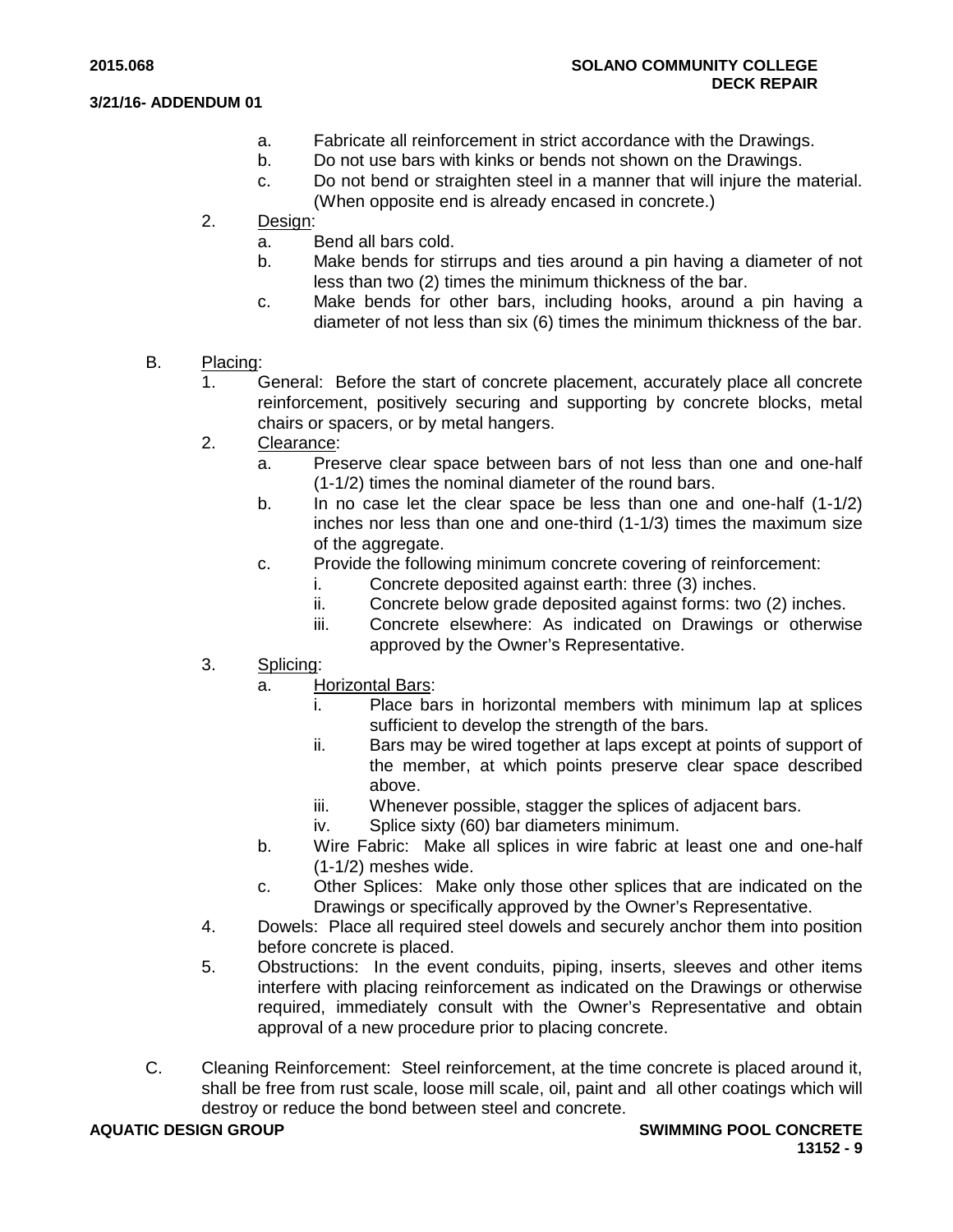# **3.04 CAST-IN-PLACE CONCRETE**

- A. Conveying and Placing Concrete:
	- 1. Before placing concrete, mixing and conveying equipment shall be well cleaned, and the forms and space to be occupied by concrete shall be thoroughly cleaned and wetted. Ground water shall be removed until the completion of the work.
	- 2. No concrete shall be placed in any unit of work until all formwork has been completely constructed, all reinforcement has been secured in place, all items to be built into concrete are in place, and form ties at construction joints tightened.
	- 3. Concrete shall be conveyed from mixer to place of final deposit in such a way to prevent the separation or loss of ingredients. It shall be placed as nearly as practicable in its' final position to avoid rehandling or flowing. Concrete shall not be dropped freely where reinforcing bars will cause segregation, nor shall it be dropped freely more than six (6) feet. Use tremies, spouts and dump boxes in deep sections. Vibrators are not acceptable for facilitating concrete transport.
	- 4. Concrete shall be tamped and spaded to insure proper compaction into all parts of forms and around reinforcement. A mechanical vibrator shall be used to thoroughly compact the concrete. Vibration must be by direct action in the concrete and not against forms or reinforcement. All expansion joints must be the full depth of the concrete section in which they are located.
- B. Construction Joints / Expansion Joints: Construction joints and expansion joints shall be provided at locations and in the manner shown on the Drawings. With exception of existing concrete / new shotcrete joints, use PVC bulb-type waterstops appropriate for design condition between all concrete pours / lifts to avoid cold joints. Waterstops shall be placed in such a way to protect reinforcing steel from rust and oxidation.
- C. Slab Finishes: Concrete slabs shall be compacted and screeded uniformly to grades shown. Push large aggregates below the surface with a screen tamper, screed and bull float. As soon as the surface becomes workable, it shall be wood floated, then troweled and finished with a medium broom uniform finish in a neat and workmanlike manner.
- D. Protection and Curing:
	- 1. Concrete shall be protected from injurious action of the elements and defacement of any nature during construction.
	- 2. All forms must be kept wet to prevent drying out of the concrete.
	- 3. All concrete surfaces including footings must be kept wet for at least seven (7) days after concrete is placed.
	- 4. Apply the appropriate curing materials, as specified in 2.03 of this Section, immediately after finishing slabs. Application shall be as specified by the manufacturer.
- E. Form Removal:
	- 1. Take care in removing forms so that surfaces are not marred or gouged and that corners are true, sharp and unbroken.
	- 2. No steel spreaders, ties or other metal shall project from or be visible on any concrete surfaces.